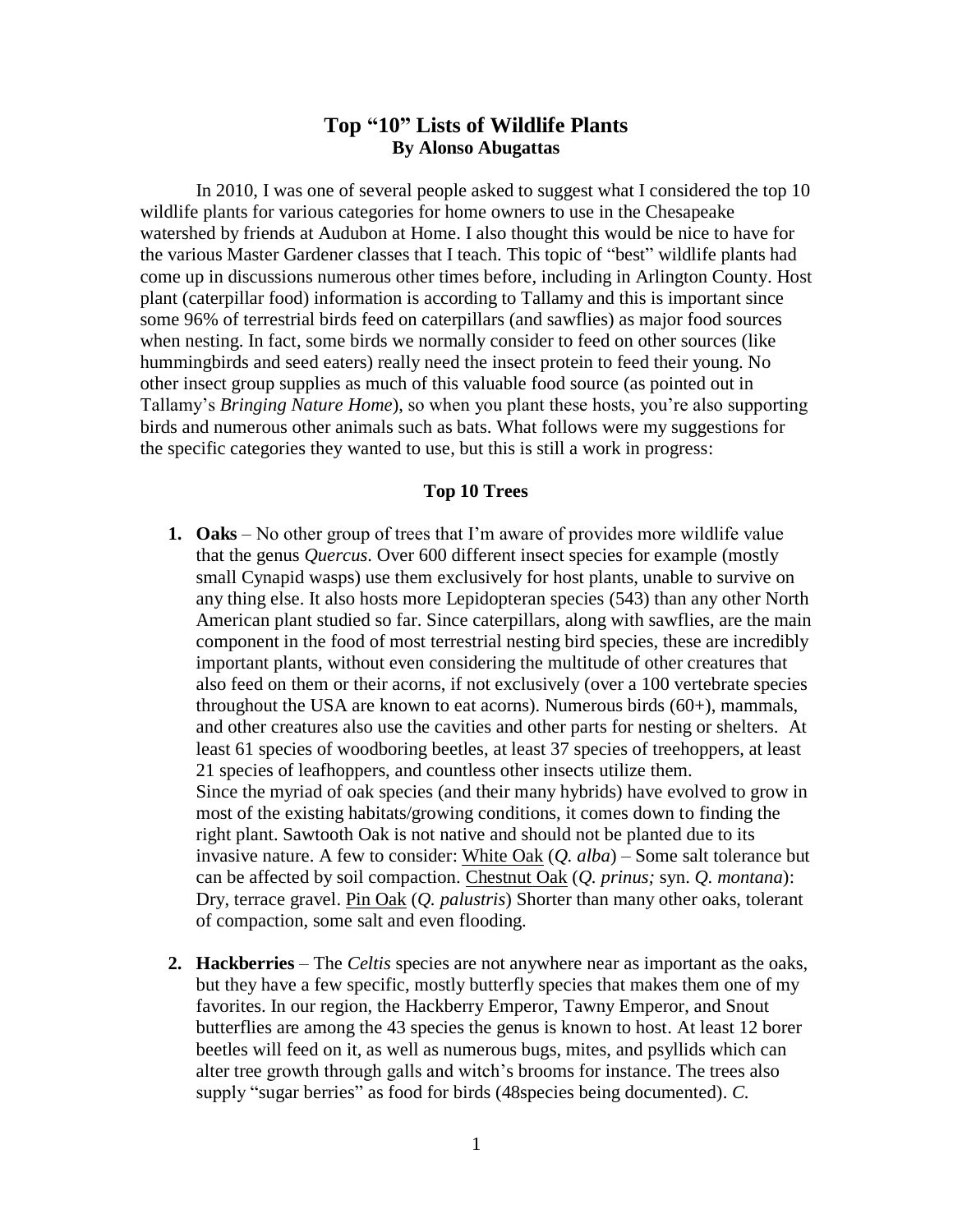*occidentalis* is our common tree species (*C, tenuifolia* or Dwarf Hackberry is a shrub species also found around here as is Sugarberry Hackberry *C. laevigata* whose fruit is edible). Hackberries tend to grow in riparian areas and can take some wet and salty conditions. Normally 30-50 feet tall but can get up to 100.

- **3. Hickories** *Carya* supports 235 Lepedopteran species in addition to producing the nuts for which they are best known providing food for lots of other wildlife. This includes at least 44 species of woodboring beetles and at least 33 other insect species. Most can get to 100 feet tall or so. 4 species are local to the DC area: Sweet Pignut (*C. ovalis* also called False Shagbark or Red Hickory since real Shagbark is not local to the DC area,), Pignut Hickory (*C. glabra*), Mockernut Hickory (*C. tomentosa*) and Bitternut Hickory (*C. cordiformis*). Bitternuts prefer moist conditions, the others are much more general and adaptable except they do not like it wet. Pecans (*C. illinoensis*) are more of a southern species but are sometimes planted and seem to do well in our area.
- **4. Willows**  The genus *Salix* supports 455 Lepidopteran species, including Mourning Cloaks, Viceroy, and Red-spotted Purple Butterflies (which then of course feed countless birds). Willows are often considered superior as a food source for bees (including a few oligolectic bees that use their pollen almost exclusively) and other pollinators. Willows prefer moist locations and plenty of sun. Black Willow (*S. nigra*) can get to over 100 feet tall and grows quickly. Silky Willow (*S. sericea*) is really a shrub and gets to about 12 feet or so. Weeping Willow is not native, and certain varieties of weeping willow, such as the Corkscrew Willow, have been found to be invasive.
- **5. Sassafras**  *Sassafras albidum* hosts 38 species of Lepidoptera, including being the preferred host plant for the Spicebush Swallowtail and a few silk moth species. Its berries also feed a variety (at least 23 species) of birds. Although not a major browse source, it is consumed by several mammals (including humans who use it as a spice in Cajun dishes in particular). Can grow to 60 feet, thriving in most soil conditions except for extremely wet areas and suckering abundantly. It is not a favored deer browse.
- **6. Basswood/American Linden** *Tilia americana* hosts 149 species of Lepidoptera. Its unusual seeds are eaten by a variety of creatures and it's considered a "bee tree" because of the popularity of its blooms to honey bees and other species. At least 11 wood borer beetles species also make use of it, as do at least 23 other insect species. This fast growing tree is not picky of soil conditions, can get to over 100 feet tall and is well known for the deep shade it provides.
- **7. Black Gum/Tupelo**  *Nyssa sylvatica* hosts 26 known species of Lepidoptera and has wonderful fall color. Various pollinators visit the flowers (Tupelo honey is delicious). Not at all trees fruit equally but various animals make use of those trees that do provide this food source and at least 28 bird species have been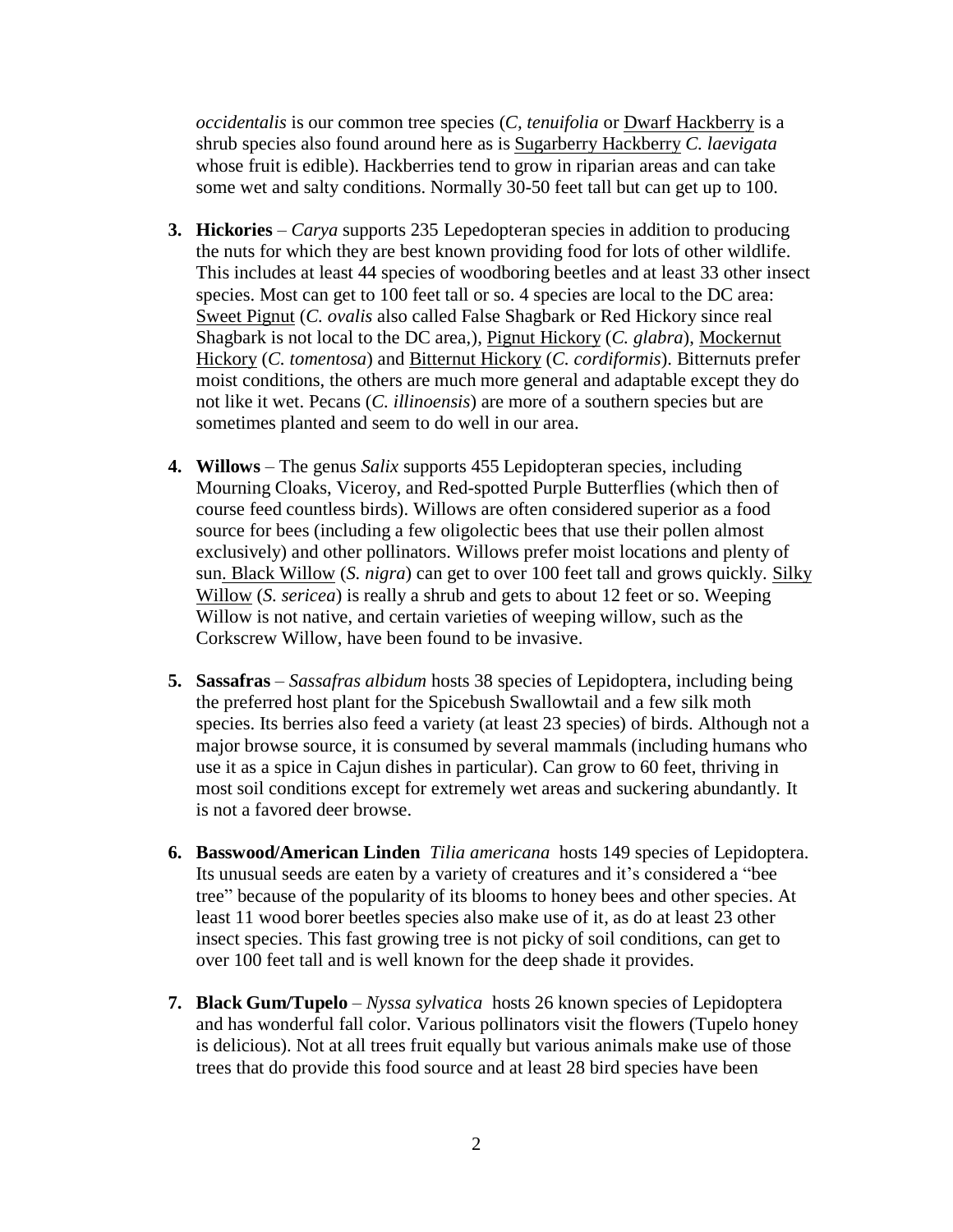recorded feeding on the fruit. This large shade tree is tolerant of various soil conditions as has beautiful fall color, growing to 80 feet at times.

- **8. Hollies**  The genus *Ilex* contains numerous shrub species like Winterberry and Inkberry (South of us only) known for their berries. The best known species though is the American Holly (*I. opaca)* which is a tree. The berries are by no means a favorite food for birds (which is why they can be enjoyed in the landscape throughout winter) but are a "starvation food" waiting for returning migrants and sometimes being all there is to eat. Some 20 bird species rely on the berries for emergency winter food, some people claiming the freezing/thawing makes the berries more palatable for returning birds. American Holly is also evergreen and so provides good shelter for animals, especially in winter. The genus also hosts 39 known species of Lepidoptera and the smaller species have 49 birds types that have also been recorded eating the fruit. A drawback however is the need for both a male and female tree to be nearby and that only the female holly trees bear berries. American Holly can get to 50 feet or more and most hollies do better with some sun.
- **9. Tuliptree**  *Liriodendron tulipifera* 21 species of Lepidoptera have been documented as using this tree as a host plant. They grow very fast (one of the tallest growing and widest on the East coast) so have softer wood for carving using the stone and burning tools of the time and also have very straight trunks that often shed the lower branches so despite rotting fairly easily, were ideal for this use. John Smith reported that some canoes could hold 40 warriors at a time. I saw some in the Smoky Mountains that were so huge that my whole family could stand in front of the trunk for a picture. Honeybees use it quite a bit when it is in bloom and so it makes up a bulk of the honey produced where it is plentiful. The flowers are also sugary snacks for lots of critters (I've seen orioles "nectaring" on them and raccoons raiding them also). The helicopter-like (samara) seeds themselves are consumed by various critters, including squirrels, but are not a favorite really of any. The leaves though make it a preferred host plant for Eastern Tiger Swallowtail butterflies and our largest inchworm species, the Tuliptree Beauty moth, as well as Tuliptree Silkmoths It is a very common tree and often makes up a good portion of the trees in stands of young woods (since it is usually not preferred browsed of deer). It is the state tree of Indiana and Tennessee.
- **10. Black Locust**  (*Robinia pseudoacacia*) Although considered by some to be a weed tree, it is quite beautiful and fragrant in bloom. The blooms are also quite edible and sweet, as I know from experience. Just take care not to step on any of the thorns (as I learned during my misspent youth from experience). The beanlike pods are not edible. Black Locust rarely gets to 80 feet tall and some 72 species of Lepidoptera use is as a host plant. At least another 35 insect species also make us of it. Although favored by bumblebees, many other pollinators use it also.
- **11. Black Cherry –** *Prunus serotina*. See #1 below.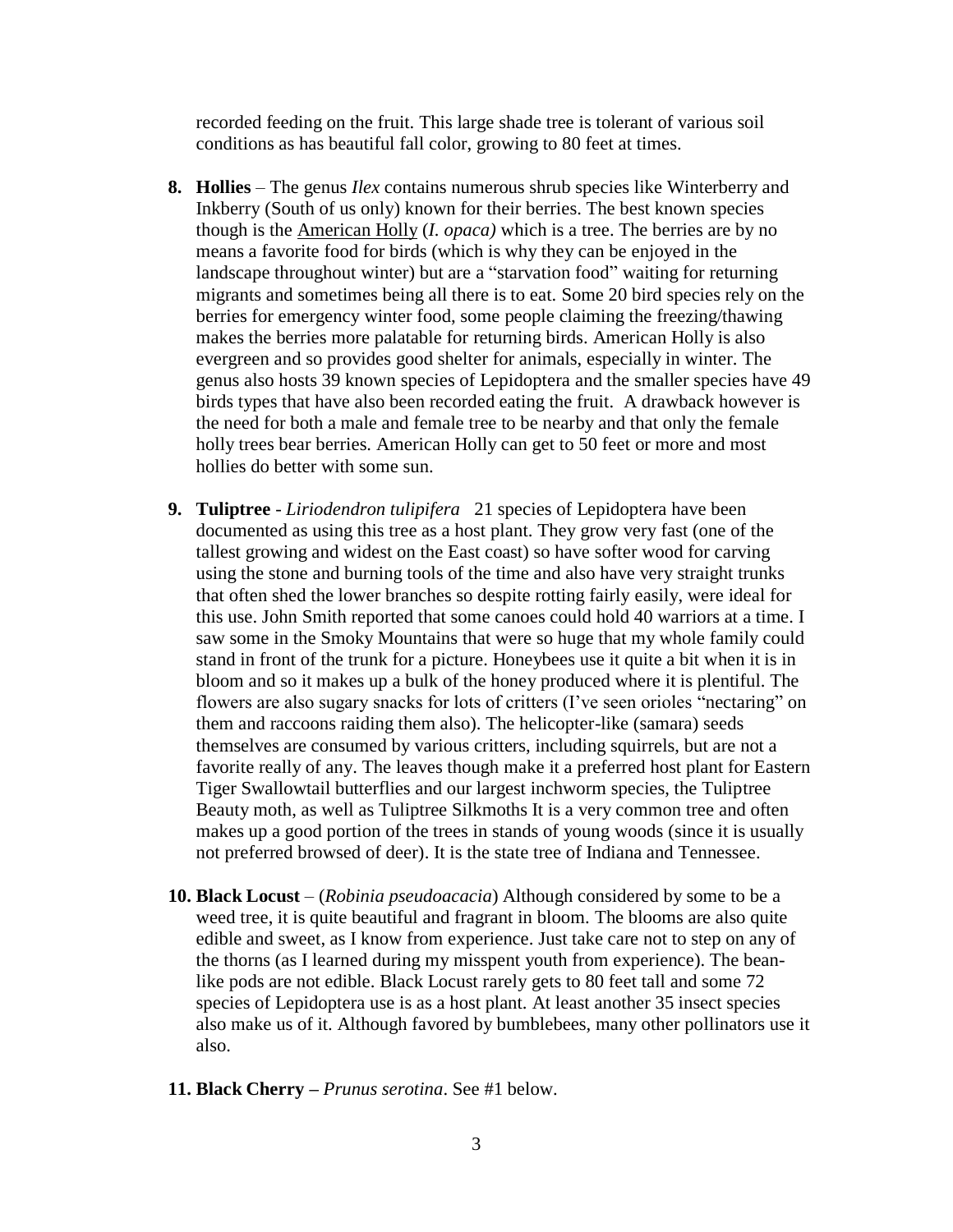# **Top 13 Native Shrubs/Small Trees**

- **1. Cherries Cherries** *Prunus spp.* Many reach tree size. Despite damaged/wilted leaves containing a cyanide precursor called prussic acid, many animals still feed on cherries, particularly the fruit or undamaged leaves. 456 Lepidopteran (moth/butterfly) species are supported by the genus *Prunus* (second most recorded by Doug Tallamy of any woody plant in North America). Most of these are believed to use our native Wild Black Cherry *P. serotina*, including our state insect the Tiger Swallowtail Butterfly. This also despite cherries having extrafloral nectaries which attract ants that help protect the foliage from some insect browsers. Many pollinators also use the flowers of course. Black Cherry is also the tallest native *Prunus* species in our area and can provide good bird nesting locations. At least 84 species of birds have been seen feeding on its fruits in addition to a large variety of other animals which also feed on various plant parts (including at least 40 mammal species across the USA, although ruminants (such as cows, sheep, and goats) in particular can get cyanide poisoning from browsing on the damaged/wilted leaves). Another species that is not found locally, Common Chokecherry *P. virginica*, was the most widely used food plant in North America by Native American Indian tribes (163 documented uses). It was in fact the 3rd most ethnobotanically used plant in North America with another 132 documented uses as a drug/medicine (5th most documented in North America), 4 uses as a fiber, 2 as a dye, and 36 other uses by native peoples. Wild Black Cherry had almost as many similar and overlapping uses but, perhaps because it is more limited in range, not as many overall uses that were recorded. One of Black Cherry's common names, Rum Cherry, shows another use that was not limited to the indigenous people. It is also used in cough syrup, wines, and jellies as well as for furniture.
- **2. Buttonbush/Honeyballs** *Cephalanthus occidentalis* I'm aware of no better shrub for attracting various pollinators. It also hosts 19 species of Lepidoptera and various birds (24 species) will eat from the seed heads. This shrub (5-12ft tall) has globular white flowers and blooms better in the sun. It is very tolerant of wet conditions but can easily grow in regular garden soil as well if not allowed to completely dry out frequently. Buttonbush also attracts numerous nighttime nectar-feeding insects, including moths, as well as occasional hummingbirds during the day.
- **3. Shadbush/Serviceberry/Juneberry** *Amelanchier* The genus (with numerous common names and some tree species) is known to host 124 species of Lepidoptera and at least 40 bird species eat the fruit as well as countless mammals (including people, which I will admit is why I have it ranked so high). The white flowers are beautiful for a brief period of time in early spring and supply much needed nectar sources at this bleak time of year. They will tolerate some shade and act as understory shrubs but produce more flowers/fruits with sun. They are a superb wildlife plant as well edible landscaping. Here are just a few of the local species to choose from: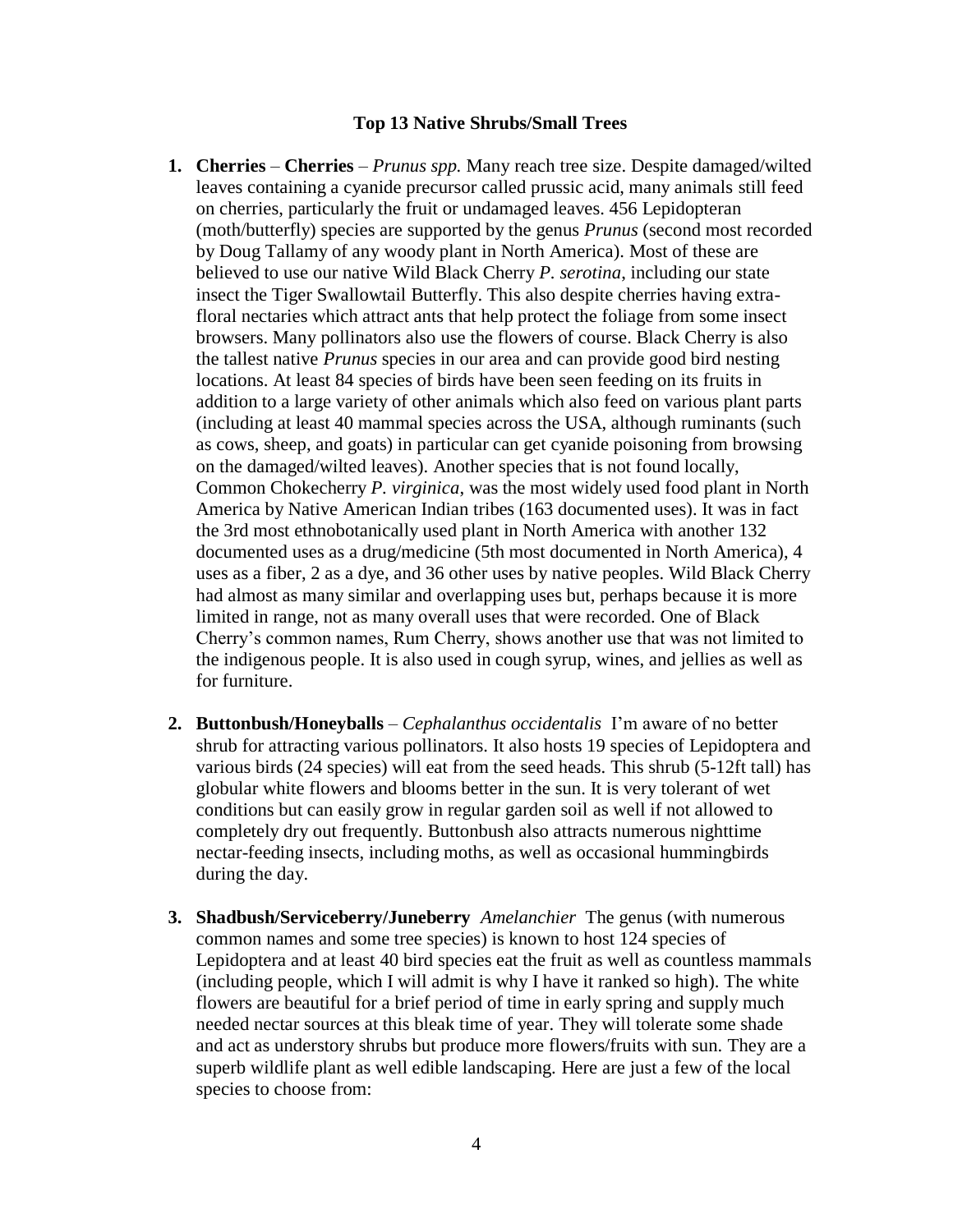Running/Dwarf/Thicket Serviceberry (*A. spicata* sometimes listed as *stolonifera*) Get this one if it's available. It only grows to 6 feet tall but spreads slowly providing a nice hedge effect. It produces abundant and fairly large berries which are delectable! It can also tolerate drier conditions than any of the other Shadblows I'm aware of.

Allegheny/Smooth Serviceberry (*A. laevis*) This "Sarvisberry" prefers moist but well-drained soil and is probably the most common found in the wild locally. The fruits are tasty and the shrub can get to 25 or so feet.

Downy/Canada Serviceberry (*A. arborea*) This is our tallest Shadbush sometimes getting to 40 feet but is normally much shorter. Although all *Amelanchiers* can sucker, this one does so the most. Its fruits are also the least tasty of the group. It is also the least tolerant of dry conditions.

- **4. Spicebush** *Lindera benzoin* Not only a host plant for the Spicebush Swallowtail and 10 other species of Lepidoptera, but its berries are also a favorite food source for migrating birds (17 species noted). It is shade tolerant and very deer resistant. You need both male and female plants to produce berries. 6-12 feet tall normally and has been used for making tea and flavoring other food/drink.
- **5. Dogwoods**  *Cornus spp.* This genus, which contains many tree species, is known to host about 118 species of Lepidoptera. The drupes are a vital food source for birds and some 93 species are known to eat them. Although Flowering Dogwood (our state tree/flower and largest native member) is the best known, numerous other local species also provide great wildlife benefits. These include: Alternate/Pagoda Dogwood (*C. alternifolia*) 15ft tall, some shade, blue-black fruit, Silky/Swamp Dogwood (*C amomum*) 6-10ft tall, tolerates wet conditions where it is thicket-forming, some shade, Gray Dogwood (*C. racemosa*) to 15 feet, sun-shade, tolerates poor, compacted soils not very common, and Stiff/Swamp Dogwood (*C. foemina*) to 12 feet, light shade, moist soils, black fruit.
- **6. Eastern Red Cedar/Eastern Juniper** *Juniperus virginiana* This genus are which often grows to tree size, is known to host 42 species of Lepidoptera. The fruits are a favorite of 90 species of birds, including Cedar waxwings which get their name from this plant (and helps explain its very common presence along fencerows where birds stop to defecate). Being evergreen, it provides excellent winter cover. Somewhat drought tolerant and doing best in full sun, this large shrub can grow up to 40 feet tall or more but normally is smaller and is slow growing. Since cedars can act as alternate hosts for a fungus that can affect apples, planting them near each other is usually discouraged. This deer-resistant shrub comes with an asterisk since when other food is short, an evergreen like this, shows "deer sculpting" quite a bit. It may not be preferred, but that may also mean it is still available when other browse is gone, especially in winter when other deciduous food is not visible. This also a favorite shrub for deer to use during the rut, serving as a convenient shrub to rub off velvet or spar.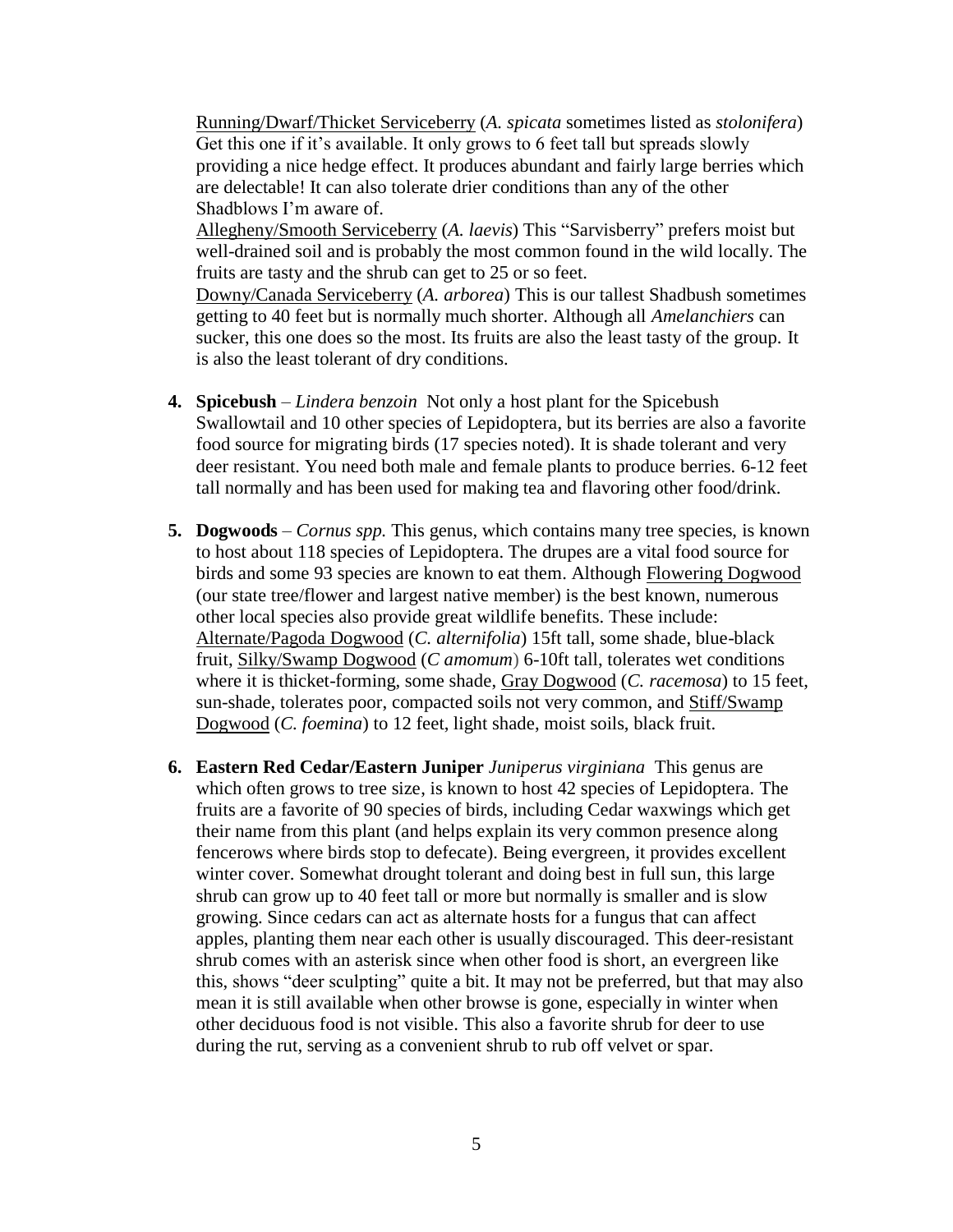- **7. Wax Myrtle/Southern Bayberry -** *Morella cerifera* formerly *Myrica* This genus is known to host 108 species of Lepidoptera. About 85 bird species feed on the berries. It is mostly evergreen so does supply some good winter shelter also. You need both male and female trees nearby to get fruit. Although it can take some shade, it does better with more sun and moist conditions. It will tolerate city conditions (and some salt) with pavement near its roots and is sometimes planted as a living screen. This coastal plain shrub grows 6-20 feet tall normally but is not known to be found in the wild in Arlington.
- **8. Persimmon** *Diospyros virginiana* This tree is known to host about 46 species of Lepidoptera. Its fruits are a favorite of numerous mammals (including people once the fruit have been subjected to a hard frost) and even many birds. Up to 70 feet tall (30-40 more normal) and does best in full sun (drought tolerant once established). Male and female flowers are on different trees.
- **9. Elderberry** *Sambucus canadensis* This genus is known to host 42 species of Lepidoptera. Some 120 bird species have been seen feeding on its fruits. The broken stems provide homes for mason bees at times also. It can get to 8 feet tall and prefers moist conditions and some sun. The fruit is edible after some preparation and it has been used to make wine.
- **10. Viburnums**  104 Lepidoptera species are known to utilize viburnums. At least 35 bird species are known to favor their berries as well as several mammal species. Various pollinators visit the fairly showy flowers. Here are a few of the local species to choose from:

Maple-leaf Viburnum (*Viburnum acerifolium*) The most shade tolerant member of the group and shortest in stature. It is normally 3-6 feet tall with batches of dark blue berries that may persist well into winter. Not very tolerant of salt or pollution.

Arrowwood (*V. dentatum*) Does best in sunnier locations where it will produce abundant blooms (but not very drought tolerant) and egt to about 12 feet in height. Bluish/black fruit are better liked than others viburnums as forage.

Black Haw (*V. prunifolium*) 8-15 feet tall normally and often noted for its red fall foliage. It produces good displays of white flowers (especially in the sun) which then yield edible berries. It is fairly drought and wet tolerant, but not of compact or salty soil conditions.

Possum Haw/Witherod/Wild Raisin (*V. nudum*) 6-12 feet tall and preferring more sun than shade. Beware that many plants are also called possum haws. Holds its leaves well into winter, particular in the South where it is semi-evergreen. The clusters of whitish blooms turn into berries that change multiple colors before ending up bluish black. It blooms best with more sun and likes moist situations. The acidic fruits are edible.

**11. Hawthorns** – *Crataegus spp.* A confusing group as far as sorting out species. Both Washington (*Crataegus phaenopyrum*) and Cockspur Hawthorn (*Crataegus crus-galli*) are some of the better known natives. More than 39 bird species have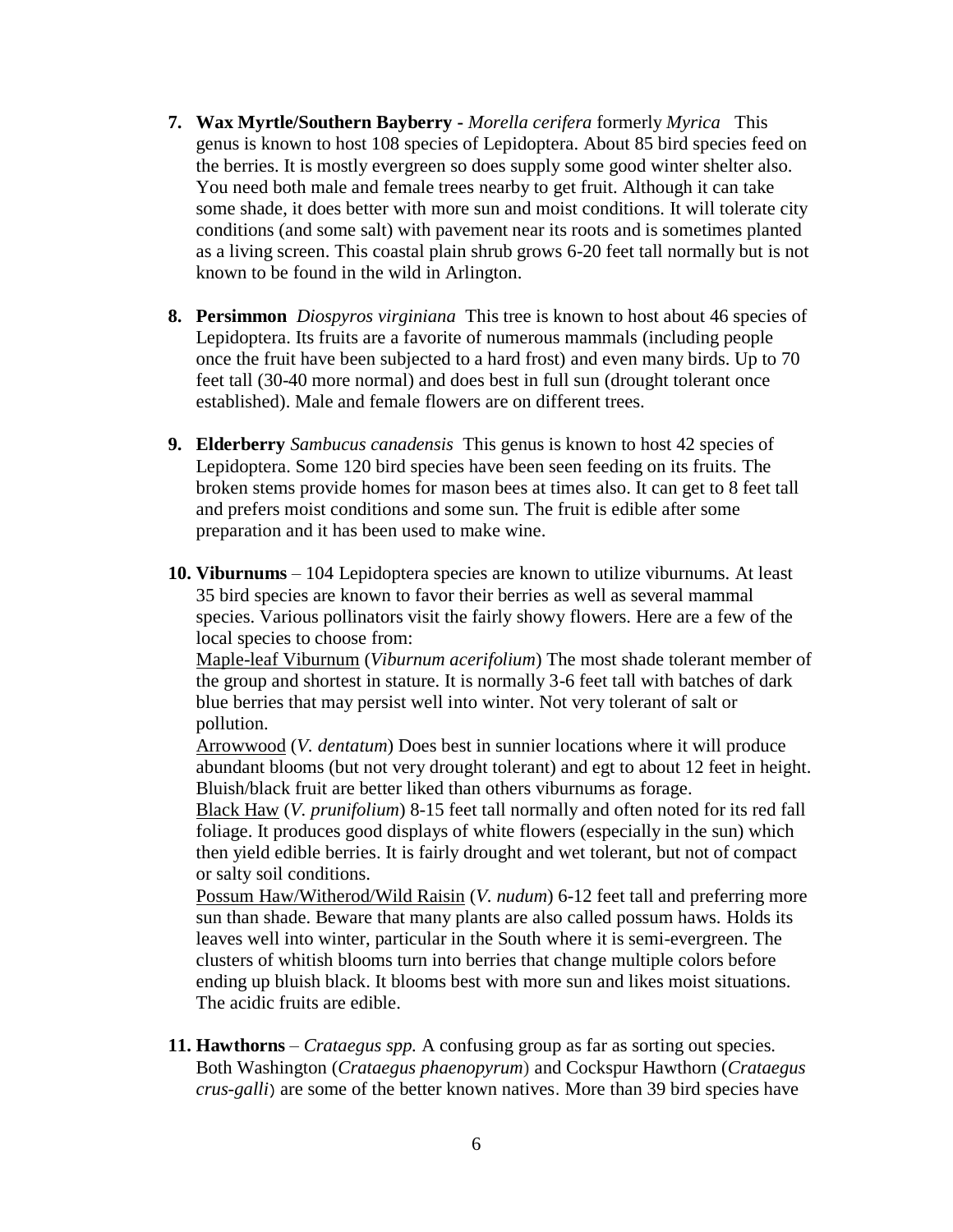been seen eating the fruits, even more eat the more than 168 Lepidoptera species that feed on this genus. The thorny growth provides excellent nest sites and discourages deer browsing also. Can get to over 35 feet tall but normally are much shorter, like full sun and are drought tolerant once established. Often planted for their spring flowers, long-lasting fruits, and as a living hedge/barrier.

- **12. Shrubby St. Johns Wort** *Hypericum prolificum* This genus is known to host some 20 species of Lepidoptera. It also attracts large numbers of small bees and other pollinators to its golden blooms. 3-6 feet tall, this is a very adaptable shrub, taking partial shade and not being very picky of its soil conditions.
- **13. American Beautyberry –** *Callicarpa americana* This aptly named shrub is beautiful in the late summer/fall with an incredible display of colorful berries. It is usually 3-8 feet tall and prefers sun and moist soil. It can take some heavy pruning. Not a favorite food for birds but they will eventually consume the fruit.
- **14. Sumacs**  *Rhus spp.* 98 different bird species have been seen eating the fruits and even more birds feeding on the 58 or so Lepidoptera species that use this genus as host plants. Only female plants produce fruit. But can spread by suckering, forming dense colonies (thus limiting their use in manicured landscape situations). They have excellent, blazing fall color. Sumacs due better with sun and can be quite drought tolerant once established. Although not considered a great nectar source for butterflies, I recall participating in a large butterfly count during a drought where the only reliable nectar sources were sumacs that were covered in butterflies. Poison Sumac *(Toxicodendron vernix* or *Rhus vernix)* is a wetland/bog plant and rare in our region. Here are some sumacs to consider: Fragrant Sumac (*Rhus aromatica*) The shortest of the batch, 3-6 feet tall typically, it can handle very hot and poor soils. It is "fragrant" in that its crushed leaves do not have a good odor.

Winged/Shining Sumac (*R. copallinum)* 5-8 feet tall typically and with distinctive "winged" foliage. Spreads slower than most sumacs (excepting perhaps Fragrant). Smooth Sumac (*R. glabra*) 8-16 feet tall and without the "hairy" look of Staghorn. It is the fastest spreading and may not be suitable for garden settings. Staghorn Sumac (*R. typhina*) The largest sumac, getting to 20 feet on occasion. The "hairy" appearance gives it its name and adds something to its fall look in addition to the scarlet foliage.

#### **15. Chokeberries (Red, Black)** - *Aronia arbutifolia* and *A. melanocarpa*

respectively. Beautiful white flowers and long-lasting fruit make this a favorite for landscapes, especially in the sun. The fruit are not preferred food sources but are a "starvation food" readily consumed in late February or March by desperate birds, but still have some 21 species eating them. Plants tolerate most soil conditions including compaction, some salt, some flooding, even pruning. Black Chokeberry is shorter (to 6 feet or so). Both have been used to make juice and host 6 species of Lepidoptera.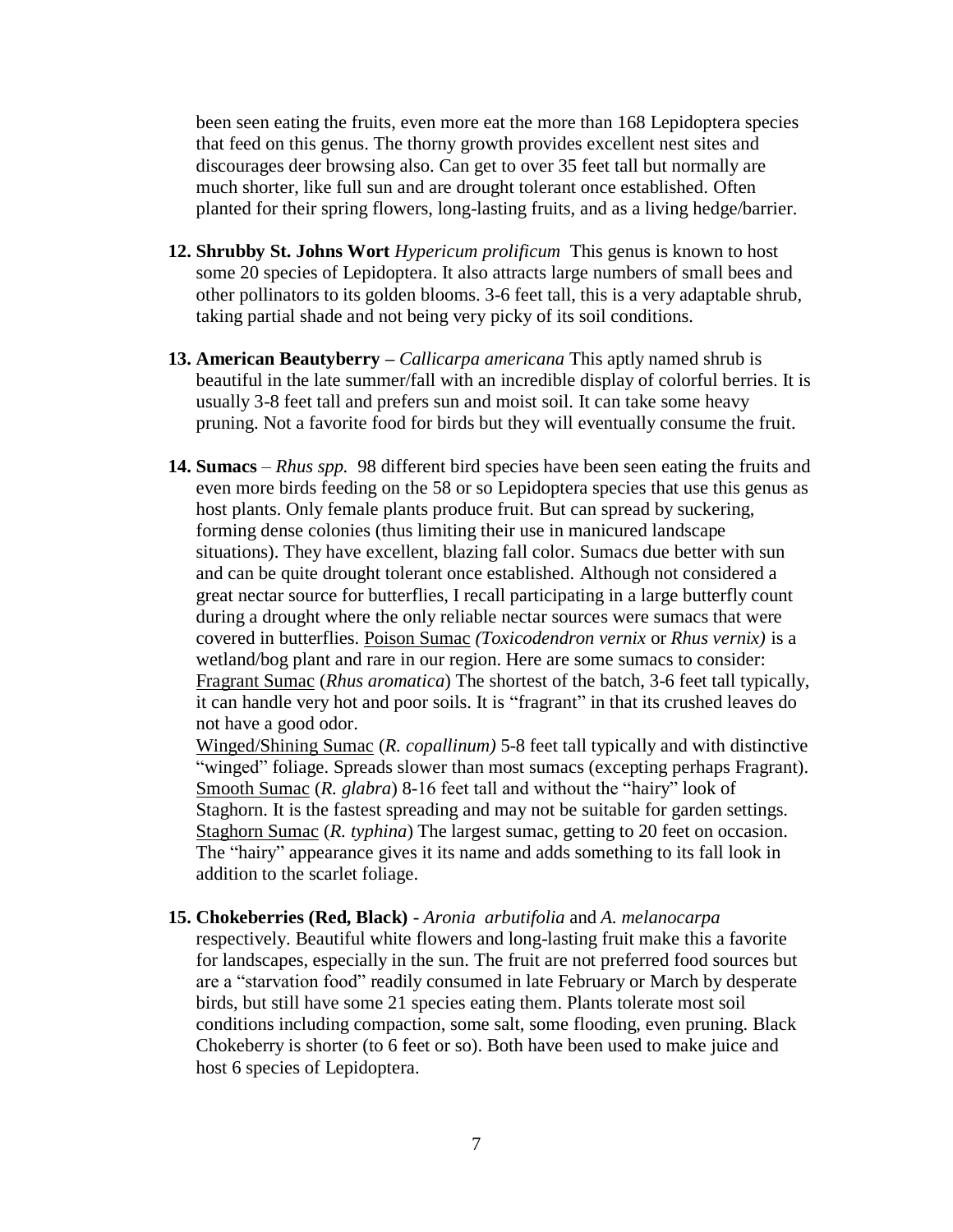**16. American Strawberry Bush/Hearts-a-burstin'** – (*Euonymus americanus*). A beautiful alternative to the invasive Burning bush which often plague our wild areas with very interesting berries. It hosts 11 species of Lepidoptera (but is sometimes also affected by 5 species of non-native caterpillar brought over on the invasive Burning Bush and other non-native Euonymous species). 4-6 feet tall normally and very shade tolerant, it unfortunately is a favorite of deer. Prefers moist conditions.

## **Top 10 Wildflowers**

- **1. Spring Beauties** *Claytonia* has more documented spring pollinators visiting it than any other spring flower studied so far. Although a spring ephemeral, it can be included in any shady, deciduous situation where it will spread to form a carpet of white flowers. Although the "fairy spuds" that make up the root are edible, this does kill the plant.
- **2. Milkweeds** *Asclepias* are well documented as being wonderful pollinator plants, as well as the host plants for such Lepidoptera as Monarch butterflies and at least 11 other documented species. Due to their toxic properties, they are also remarkably deer resistant for the most part (though some deer learn the flowers and young shoots are delicious). The local monarch favorite is Common Milkweed *(A. syriaca)* but this may not be the best for a formal setting since they spread by underground stolons and so will not 'stay' where they are planted. They are certainly quite useful in less formal and school settings and are the favorite because they seem to have the most toxic compounds (cardiac glycosides) the caterpillars need to make themselves distasteful to predators. A better option for most gardeners might be Swamp Milkweed *(A. incarnata)* which despite its name does fine in regular garden soil and doesn't spread by runners. It will do well in clay also (as does the Common Milkweed). If you have wet soil, then you can also try Red Milkweed *(A. rubra)* in addition to the Swamp Milkweed. Purple Milkweed *(A. purpurascens)* will also handle wet conditions but as long as they eventually drain well and does very well in sandy situations. Another species that does well in just ordinary soil is the Whorled or Horsetail Milkweed *(A. verticellata)* and it tends to stay short. White or Redring Milkweed *(A. variegata)* is also supposed to be easy to grow but much harder to find. If you have hot, dry conditions, then try Butterflyweed *(A. tuberosa)*. Once established it can take droughts and even some cutting. It is the least favored by monarch caterpillars though because it has very little toxin (cardiac glycosides) in its leaves, but other butterflies and adult monarchs love it as a nectar source. Why do you think it's called butterflyweed? Do you have dry, sandy soil? Then try Blunt-leaf or Sand Milkweed *(A. amplexicaulis)*. There are also some species that will tolerate shadier conditions such as Green Milkweed *(A. viridiflora)*, Fourleaved Milkweed *(A. quadrifolia)*, and Poke Milkweed *(A. exaltata)*. The latter 2 are native just west of here. There are plenty of native alternatives for just about any garden site. There is even a Climbing Milkweed *(Cynanchum leave)* vine often called Honeyvine because of its sweet scent (if not very spectacular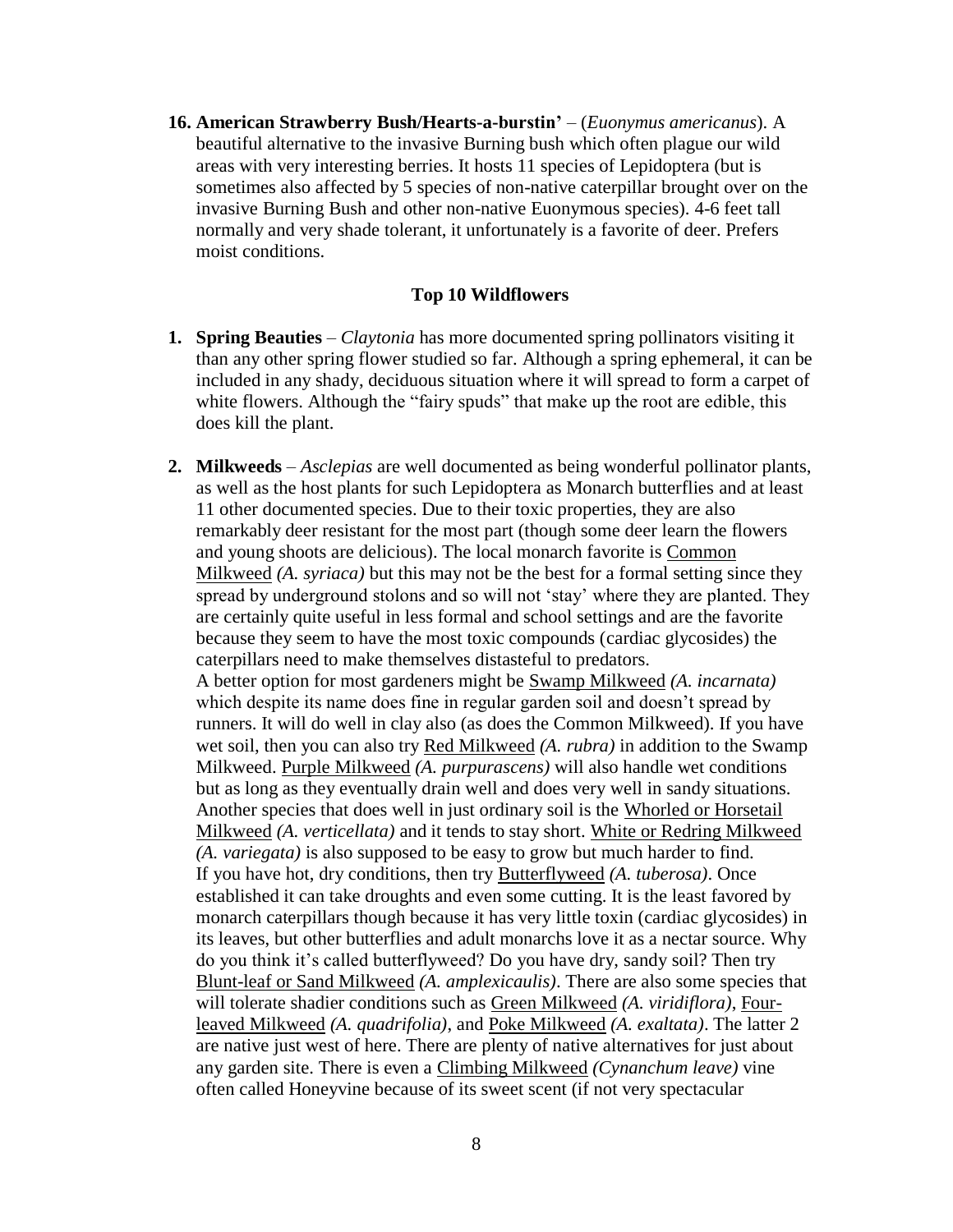flowers). Planted near schools, they can serve as wonderful examples of various colorful insects evolved to feed on these host plants.

- **3. Goldenrods** *Solidago* This genus is known to host about 115 species of Lepidoptera. Most of the *Solidago* species are attractive to butterflies, especially Monarchs. There are many native species and almost all bloom in the fall so they can be cut back around July  $4<sup>th</sup>$  or when they get 2 feet high to keep them bushier. Deadheading the first and largest flowers back to healthy foliage promotes second flowering from side buds. Most prefer full sun but Blue-stemmed Goldenrod *(S. caesia)* is very shade tolerant. Golden Fleece Goldenrod *(S. phacelata)* is semievergreen. Species to use include: Tall Goldenrod *(S. altissima)*, Silverrod *(S. bicolor)*, Erect Goldenrod *(S. erecta)*, Zig-zag Goldenrod *(S. flexicaulis)*, Late Goldenrod *(S. gigantea)*, Early Goldenrod *(S. juncea)*, Elm-leaf Goldenrod *(S. ulnifolia)*, Sticky (Riverbank) Goldenrod *(S. racemosa)*, and Rough Goldenrod *(S. rugosa)* which is somewhat shade tolerant and spreads quickly by runners.
- **4. Asters** Many species in the Asteraceae family (composites, now reclassified, so not true asters) are native and wonderful for attracting butterflies. Care must be taken with some of the newer cultivated varieties that provide little nectar. This family has been documented as being the host plant for some 109 Lepidopteran species. Both New England *(Aster* (now *Symphyotrichum) novae-angliae)* and New York *(Aster (*now *Symphyotrichum) novi-belgii)* are superior species. Most types can also serve as host plants for Pearl Crescent Butterflies. White Wood Aster *(Aster divaricatus ,* now *Eurybia divaricata)* is very shade tolerant but does not host any butterfly species. The Heath Asters on the other hand are quite good but prefer more sun. Most are fall bloomers and can be cut back around July  $4<sup>th</sup>$  or by the time they get 2 feet high to encourage bushier growth.
- **5. Dogbanes** The various Indian Hemps or *Apocynum* species are one of the top native butterfly plants found locally. Approximately 40 butterfly species have been found to utilize dogbane in Virginia as a nectar source. They can spread very vigorously, however, in favorable, full sun sites so care should be taken where they are planted. Deadheading spent flowers sometimes helps in getting reblooms. Also note that like the similar milkweeds, they are toxic if eaten and were once used extensively for cordage by native peoples. 22 documented Lepidopteran species use Dogbane as a host plant. It is also deer resistant due to its toxic properties.
- **6. Green-headed/Cutleaf Coneflower** *Rudbeckia laciniata* is also sometimes called Cutleaf or Tall Coneflower and can range from 3-12 feet tall. It tolerates wet conditions and is a favorite of many different pollinators. It can tolerate some shade but blooms much better with full sun. This genus hosts some 16 species of Lepidoptera.
- **7. Mints**  This family is known to host some 22 species of Lepidoptera also (Monardas about 7, Mountain Mints about 3). **Monarda:** *(Monarda spp.)* These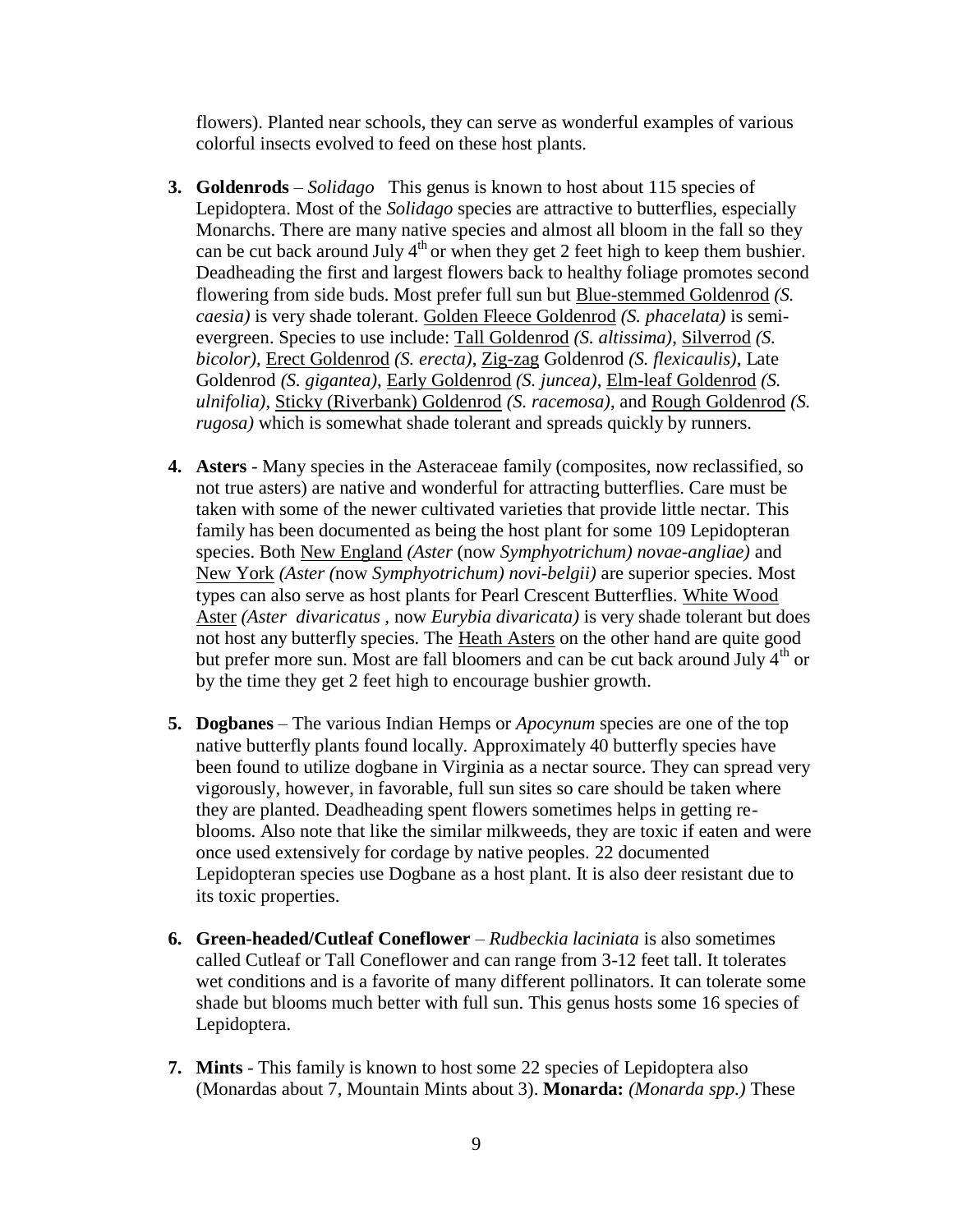native perennials (including Bee Balm and Wild Bergamot) are also great for attracting hummingbirds and bees. They bloom better in full sun. Cutting spent blooms to side buds prolongs blooming but they do not usually re-bloom. Many people cut stems down to 4-5 inches of the ground once they're done flowering to promote healthier mounds of plants. Like many mints, they can spread aggressively by underground rhizomes. **Mountain Mint:** *(Pycnanthemeum spp.)* There are many native species of this perennial. They don't generally grow as tall as Monardas but can also spread vigorously. Some people plant them near walkways to keep them from spreading but also so people can bump into them, releasing their minty scent. They are also favorites of bees. Hoary Mountain Mint (*Pycnanthemum incanum*) in particular is a bee magnet. Deer generally avoid eating most mints.

- **8. Joe Pye** (Formerly *Eupatorium maculatum, E. purpureum, E. fistulosum* now *Eutrochium*). This family has been documented as hosting 41 species of Lepidoptera. These native perennials can grow quite big (6-8ft) and can tolerate wet conditions. Joe Pyes attract numerous butterflies and several other pollinators. They are best used as a background plant and cut back sharply around July  $4<sup>th</sup>$  or when they get a couple of feet tall to keep them bushier and increase blooms. They are somewhat shade tolerant and are not preferred by deer.
- **9. Field Thistle** *Cirsium* as a genus is a known host plant for some 29 Lepidoteran species. Not to be confused with the non-native and often invasive Bull Canada Thistles. A favorite of butterflies, it likes full sun and is drought tolerant once established. Its prickly leaves make it fairly deer resistant.
- **10. Ironweeds**  *Vernonia* This genus is known to host 19 species of Lepidoptera. New York Ironweed (*Vernonia noveboracensi)* is a tall (4-8ft) native perennial with purple flower heads that can tolerate some shade and wet conditions. It can be cutback around July  $4<sup>th</sup>$  or when about 2 feet high to keep it shorter and be used as a background plant. Several other Ironweeds (*Vernonia spp.)* are also quite good nectar sources with Upland Ironweed *(V. glauca)* preferring somewhat drier conditions. All are attractive to butterflies and other pollinators.

# **Top 10 Ground Covers**

**1. Golden Ragwort** - *Packera (*formerly *Senecio) aurea* or Golden Groundsel is mostly evergreen and spreads vigorously in moist, shady to partly sunny locations. It sends up tall stalks of yellow flowers that eventually have dandelionlike seed heads. The underside of the leaves, during certain times of the year, has a beautiful purple color. There are many other native Ragworts that can be equally used in yards but are not as easy to obtain. They are known to host about 18 species of Lepidoptera.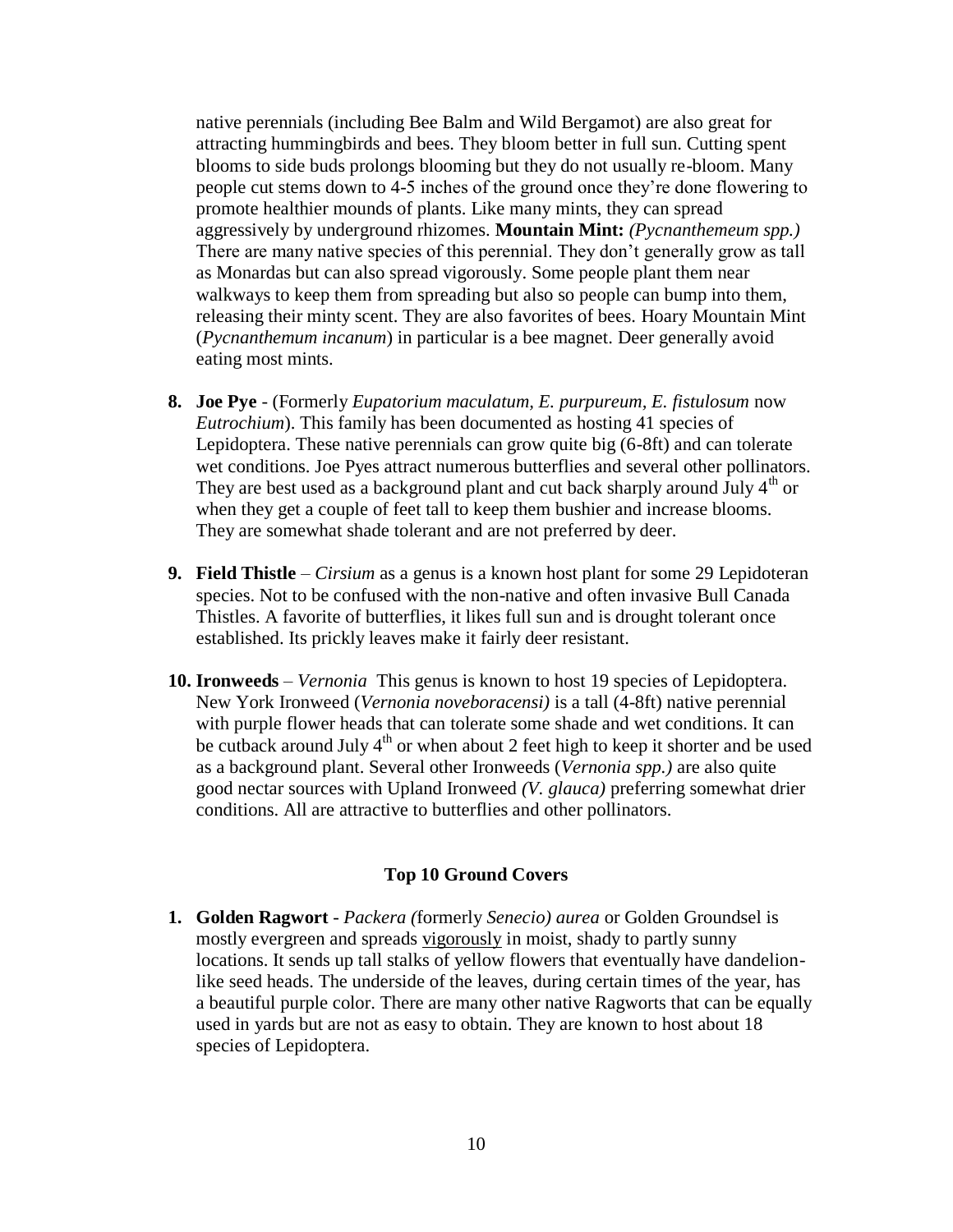- **2. Wild Ginger** *Asarum canadense* is a low growing, spreading semi-evergreen ground cover that grows very well in moist shade. It is sometimes used as an alternate larval host plant for Pipevine Swallowtail butterflies but I don't personally believe that to be one of their virtues. It is considered to be deer resistant and not usually bothered.
- **3. White Wood Aster** *Eurybia divaricata* formerly *Aster divaricatus* spreads very aggressively in even very shady situations and poor soil of all types. It is best used for naturalizing in open woods where its white blooms can be cut back if selfsowing isn't desired. It can grow 1-2ft high and is quite good for difficult situations. Unlike other types of asters, this one is not known to host any species of Lepidoptera.
- **4. Partridge Berry:** *Mitchella repens* is a beautiful low-growing evergreen ground cover for shady areas. The neatly paired leaves with the light stripe down the middle, the dainty white flowers and its unique double berries make it an attractive woodland plant and even terrarium subject. It can tolerate moist to dry conditions but is slow to get established. Care must be taken not to mulch the little plants and to keep them free from leaves that might smother them.
- **5. Wild Strawberry:** *(Fragaria virginiana)* This edible native is not the creeping invasive with yellow flowers one often sees in one's yard. It is often used to cover banks and control erosion. 81 species of Lepidoptera are known to use this as a host plant. The fruits are very tasty but only if you beat the wild animals to them. It needs sun in order to produce fruit and thrive.
- **6. Southern Fragile Fern:** *(Cystopteris protrusa)* Also called Lowland Fragile, Lowland Bladderfern, or Brittle Fern, this native can grow up to 16in tall but is normally around 6in. It spreads very quickly to form a lush blanket even in deep shade but only so long as it is moist. It is fragile in that heat, cold, and drought cause it to go dormant but it quickly comes back when conditions are more favorable again.
- **7. Wild Geranium:** *Geranium maculatum* is a long-lived wildflower that can take sun to light shade as long as it is moist in spring when it blooms. It can spread rapidly, forming an effective, if not completely even, ground cover. 21 species of Lepidoptera use the geranium genus as host plants.
- **8. Hay-scented Fern** *(Dennstaedtia punctiloba)* Named for the scent of its crushed fronds, this fern can really take off in moist areas. It can take a lot of sun if kept moist but care must be taken that its 18in fronds don't crowd out smaller or less competitive plants. It may go dormant if it dries out. Considered deer resistant. **Bracken Fern** (*Pteridium aquilinum)* can also grow aggressively and is much more sun tolerant and taller. Care should be taken where it is planted for this reason.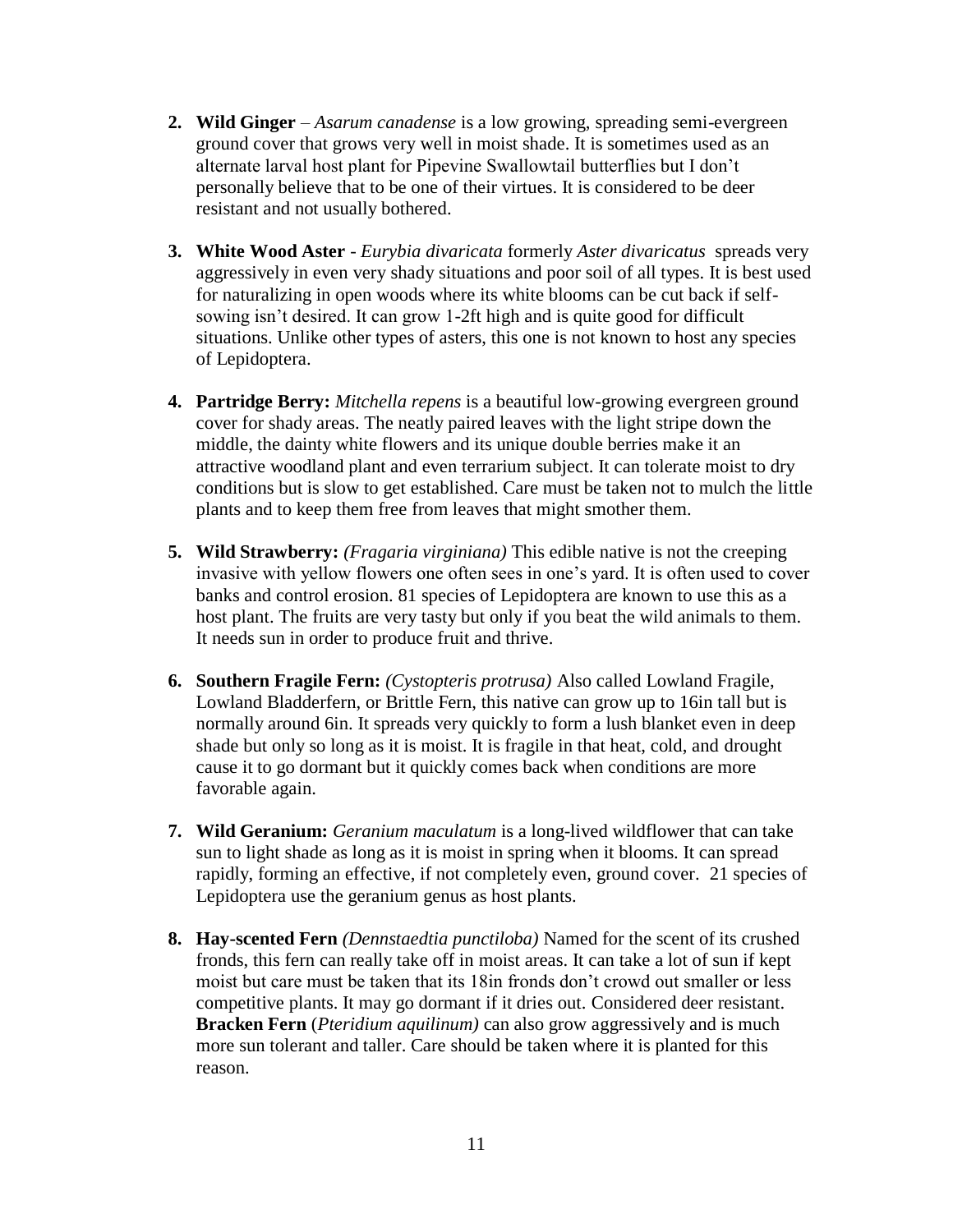- **9. Nodding River or Sea Oats** *Chasmanthium latifolium* This grass grows vigorously in moist conditions, but can tolerate drier and even shaded conditions. It is often grown for its ornamental seed heads and 7 Lepidoptera species are known to use it as a host plant. It is considered to be deer resistant.
- **10. White Snakeroot** *Ageratina altissima* (formerly *Eupatorium rugosum*) can grow to 3 feet tall and has white blooms in late fall. It is a preferred bloom for various bees. It likes light shade and most soil conditions, spreading rather quickly when happy. It is generally avoided due to some toxicity by deer. Sometimes called White Sanicle or Tall Boneset, 5 different Lepidoptera species are known to utilize it as a host plant.

# **Deer Resistant Native Plants**

Please make note that there's a lot of variability in how resistant plants are too deer browsing. It can often depend on the population size of the deer, other available browse, environmental conditions such as drought, and even individual differences in both deer and plants. There really then is no completely deer-proof plant. In general, deer will try and avoid toxic, aromatic, thorny or fuzzy plants though. Most plants would benefit by being protected (by fence or tubes) till they get established or grow big enough to fend for themselves better. These are in no particular order.

- **1. Spicebush** *Lindera benzoin* Not only a host plant for the Spicebush Swallowtail and 10 other species of Lepidoptera, but its berries are also a favorite food source for migrating birds. It is also shade tolerant and deer resistant. You need both male and female plants to produce berries. 6-12 feet tall normally.
- **2. Paw Paw**  *Asimina triloba* This plant is known to host 12 species of Lepidoptera. This understory shrub with its huge leaves can grow to 20 feet or more and is rarely browsed by most herbivores. This probably due to the presence of distasteful acetogenins which has even been used to make pesticides. The fruit (the largest edible fruit in North America) is a favorite of numerous mammals and other animals. It has great potential to control erosion by riverside habitat because it spreads by suckers (clones) and holds the soil well. Because it is thought to need to cross pollination with a different plant, 2 different, non-clonal or related plants are needed to produce fruit. Even then, it is mostly pollinated by carrion flies and you do not always get good fruit set. It does best in rich, moist but well drained soils.
- **3. Milkweeds** *Asclepias* are well documented as being wonderful pollinator plants, as well as the host plants for such Lepidoptera as Monarch butterflies and at least 11 other documented species. Due to their toxic properties, they are also remarkably deer resistant for the most part (though some deer learn the flowers and shoots are delicious, as they are to some humans too). Planted near schools,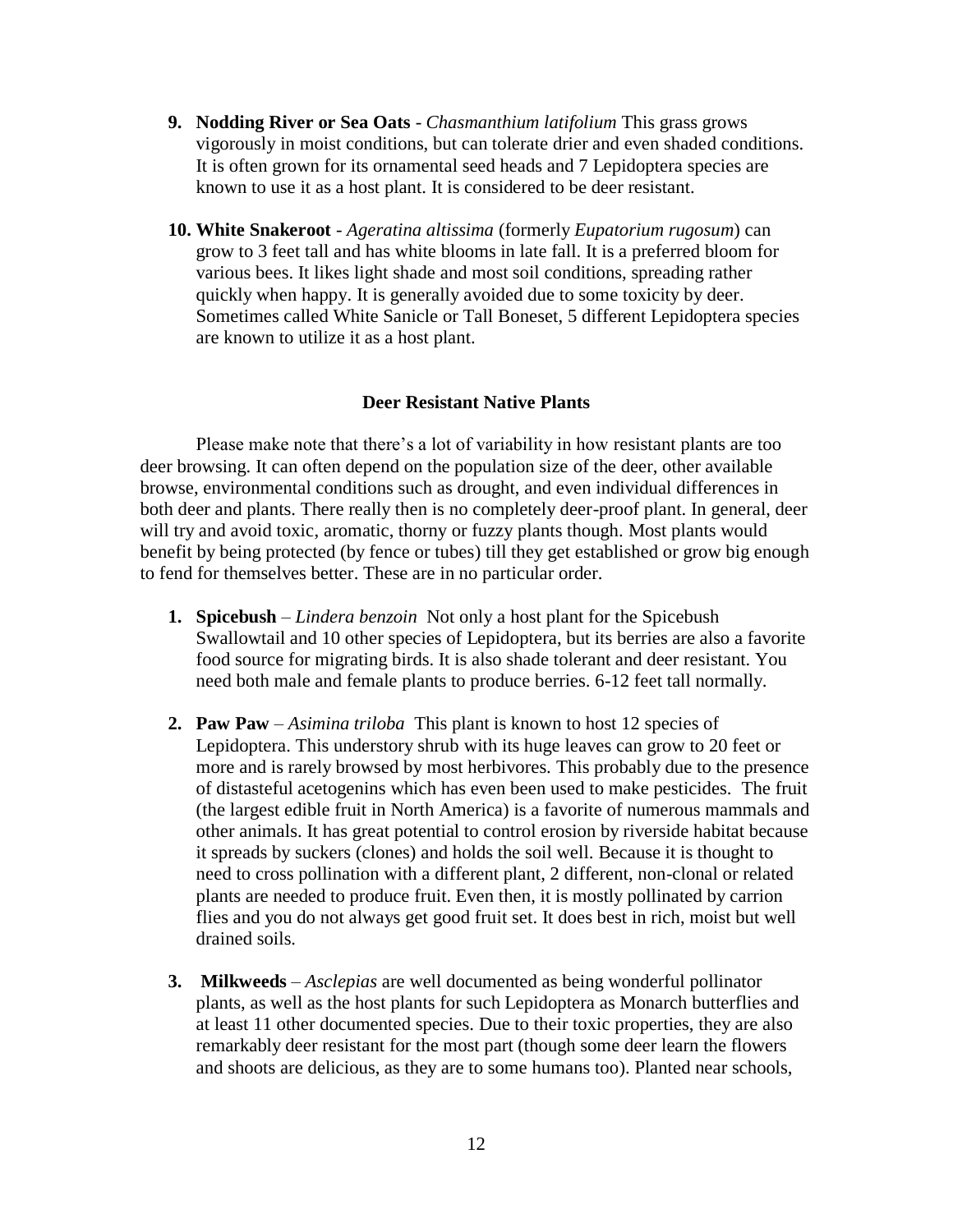they can serve as wonderful examples of various colorful insects evolved to feed on these host plants.

- **4. Dogbanes**  The various Indian Hemps or *Apocynum* species are one of the top native butterfly plants found locally. Approximately 40 butterfly species have been found to utilize dogbane in Virginia. They can spread very vigorously, however, in favorable, full sun sites so care should be taken where they are planted. Deadheading spent flowers sometimes helps in getting re-blooms. Also note that like the similar milkweeds, they are toxic if eaten and were once used extensively for cordage by native peoples. 22 documented Lepidopteran species use Dogbane as a host plant. It is also deer resistant due to its toxic properties and normally not touched by them.
- **5. Mints** This family is known to host some 22 species of Lepidoptera also (Monardas about 7, Mountain Mints about 3). **Monarda:** *(Monarda spp.)* These native perennials (including Bee Balm and Wild Bergamot) are also great for attracting hummingbirds and bees. They bloom better in full sun. Cutting spent blooms to side buds prolongs blooming but they do not usually re-bloom. Many people cut stems down to 4-5 inches of the ground once they're done flowering to promote healthier mounds of plants. Like many mints, they can spread aggressively by underground rhizomes. **Mountain Mint:** *(Pycnanthemeum spp.)* There are many native species of this perennial. They don't generally grow as tall as Monardas but can also spread vigorously. Some people plant them near walkways to keep them from spreading but also so people can bump into them, releasing their minty scent. They are also favorites of bees. Deer generally avoid eating most mints. The bee balms or bergamots are mints that can stand some browsing even if the deer decide they will try and eat them.
- **6. Jack-in-the-pulpit/Indian Turnip** *Arisaema triphyllum* This woodland plant contains calcium oxalate which can cause chemical burns and makes it unpalatable to most browsers. The fruits though are consumed by several creatures. It prefers somewhat moist (but well-drained!) soil and partly shady conditions.
- **7. Hercules Club/Devil's Walking Stick** *Aralia spinosa* This prickly shrub (to 20+ feet) has the largest compound leaves of any native woody plant that I'm aware of, some over 3 feet long!. Its large clusters of flowers are often covered in pollinators and its berry clusters are consumed by various animals. Due to its spiny nature, it is not often browsed. It prefers light shade but will also tolerate most soil conditions and spread by suckering.
- **8. Eastern Red Cedar**  *Juniperus virginiana* This genus is known to host 42 species of Lepidoptera. The fruits are a favorite of 90 species of birds, including Cedar waxwings which get their name from this plant (and helps explain its very common presence along fencerows where birds stop to defecate). Being evergreen, it provides excellent winter cover. Somewhat drought tolerant and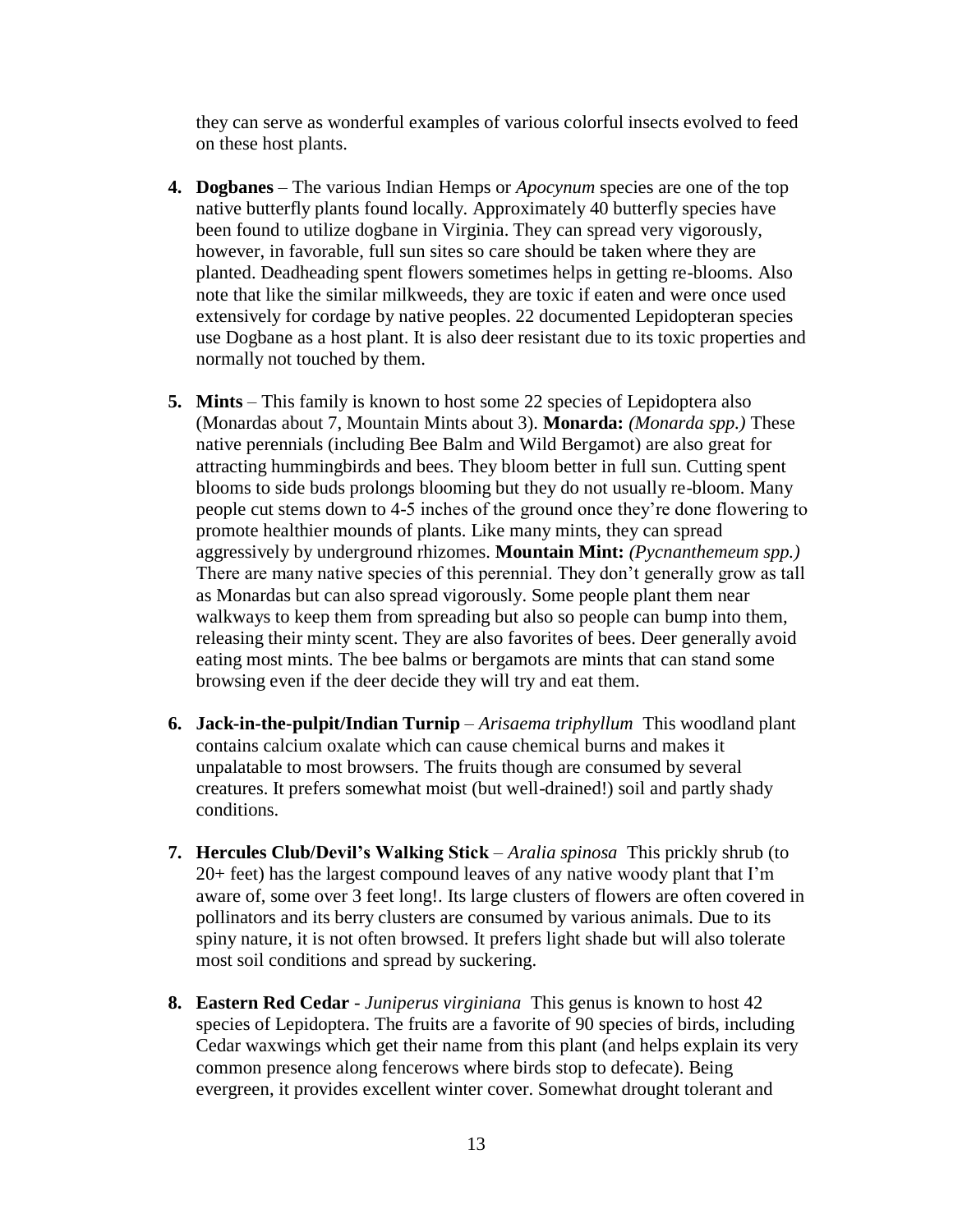doing best in full sun, this large shrub can grow up to 40 feet tall or more but normally is smaller and is slow growing. This deer-resistant shrub comes with an asterisk since when other food is short, an evergreen like this shows :deer sculpting" quite a bit. It may not be preferred, but that may also mean it is still available when other browse is gone, especially in winter when other deciduous food is not visible. This also a favorite shrub for deer to use during the rut, serving as a convenient shrub to rub off velvet or spar which can damage the plant.

- **9. Bloodroot**  *Sanguinaria canadensis* This spring, woodland ephemeral has beautiful (but short lived) white flowers. The reddish sap is also loaded with various toxic chemicals which makes it unpalatable to many animals. This was used to paint the bodies of various tribes which is believed to have protected the people from insect pests.
- **10. Tulip Tree**  *Liriodendron tulipifera* 21 species of Lepidoptera have been documented as using this tree as a host plant. They grow very fast (one of the tallest growing and widest on the East coast) so have softer wood for carving using the stone and burning tools of the time and also have very straight trunks that often shed the lower branches so despite rotting fairly easily, were ideal for this use. John Smith reported that some canoes could hold 40 warriors at a time. I saw some in the Smokies that were so huge that my whole family could stand in front of the trunk for a picture. Honeybees use it quite a bit when it is in bloom and so it makes up a bulk of the honey produced where it is plentiful. The flowers are also sugary snacks for lots of critters (I've seen orioles 'nectaring' on them and raccoons raiding them also). The helicopter-like (samara) seeds themselves are consumed by various critters, including squirrels, but are not a favorite really of any. The leaves though make it a preferred host plant for Eastern Tiger Swallowtail butterflies and our largest inchworm species, the Tulip Tree Beauty moth, as well as Tulip-tree Silkmoths. It is a very common tree and often makes up a good portion of the trees in stands of young woods (since it is usually not preferred browsed of deer). It is the state tree of Indiana and Tennessee.
- **11. Field Thistle** *Cirsium* as a genus is a known host plant for some 29 Lepidoteran species. Field Thistle (*Cirsium discolor*), not to be confused with the non-native and often invasive Bull Canada Thistles, is a favorite of butterflies, likes full sun and is drought tolerant once established. Its prickly leaves make it fairly deer resistant.
- **12. Wild Ginger**  *Asarum canadense* is a low growing, spreading semi-evergreen ground cover that grows very well in moist shade. It is sometimes used as an alternate larval host plant for Pipevine Swallowtail butterflies but I don't personally believe that to be one of their virtues. It is considered to be deer resistant and not usually bothered.
- **13. Nodding River or Sea Oats** *Chasmanthium latifolium* This grass grows vigorously in moist conditions, but can tolerate drier and even shaded conditions.